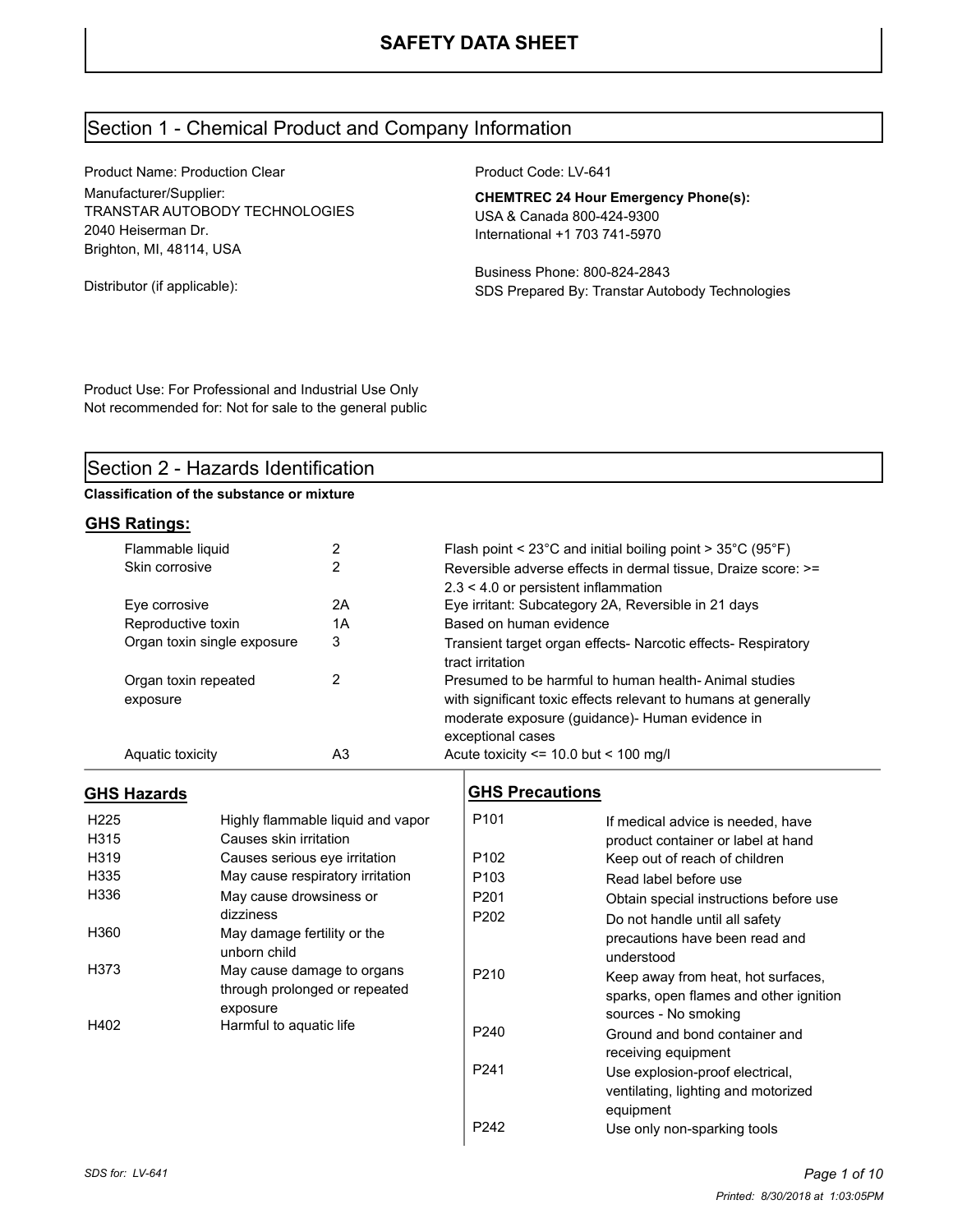| P243             | Take precautionary measures against<br>static discharge |
|------------------|---------------------------------------------------------|
| P <sub>260</sub> | Do not breathe dust, mist, vapors or                    |
|                  | spray                                                   |
| P <sub>264</sub> | Wash contacted skin thoroughly after                    |
|                  | handling                                                |
| P271             | Use only outdoors or in a well-ventilated<br>area       |
| P273             | Avoid release to the environment                        |
| P280             | Wear protective gloves, protective                      |
|                  | clothing, eye protection, face protection               |
|                  | and respiratory protection.                             |
| P362             | Take off contaminated clothing and                      |
|                  | wash before reuse                                       |
| P303+P361+P353   | IF ON SKIN (or hair): Immediately take                  |
|                  | off all contaminated clothing. Wash skin                |
|                  | with soap and water.                                    |
| P304+P340        | IF INHALED: Remove victim to fresh air                  |
|                  | and keep at rest in a position                          |
|                  | comfortable for breathing                               |
| P305+P351+P338   | IF IN EYES: Rinse cautiously with                       |
|                  | water for several minutes. Remove                       |
|                  | contact lenses if present and easy to                   |
|                  | do - continue rinsing                                   |
| P308+P313        | IF exposed or concerned: Get medical                    |
|                  | advice                                                  |
| P332+P313        | If skin irritation occurs: Get medical                  |
|                  | advice                                                  |
| P337+P313        | If eye irritation persists: Get medical                 |
|                  | attention.                                              |
| P370+P378        | In case of fire: Use dry chemical, CO2,                 |
|                  | foam or water fog to extinguish                         |
| P405             | Store locked up                                         |
| P403+P233+P235   | Store in a well ventilated place. Keep                  |
|                  | container tightly closed. Keep Cool.                    |
| P <sub>501</sub> | Dispose of contents and container in                    |
|                  | accordance with local, regional, national               |
|                  | and international regulations.                          |
|                  |                                                         |

**Danger**



**Hazards not otherwise classified (HNOC) or not covered by GHS:** None known

**The following % of the mixture consists of ingredient(s) of unknown acute toxicity.**  0%

| Section 3 - Composition |                             |                              |                              |  |  |  |
|-------------------------|-----------------------------|------------------------------|------------------------------|--|--|--|
| Chemical Name / CAS No. | <b>OSHA Exposure Limits</b> | <b>ACGIH Exposure Limits</b> | <b>Other Exposure Limits</b> |  |  |  |

Î.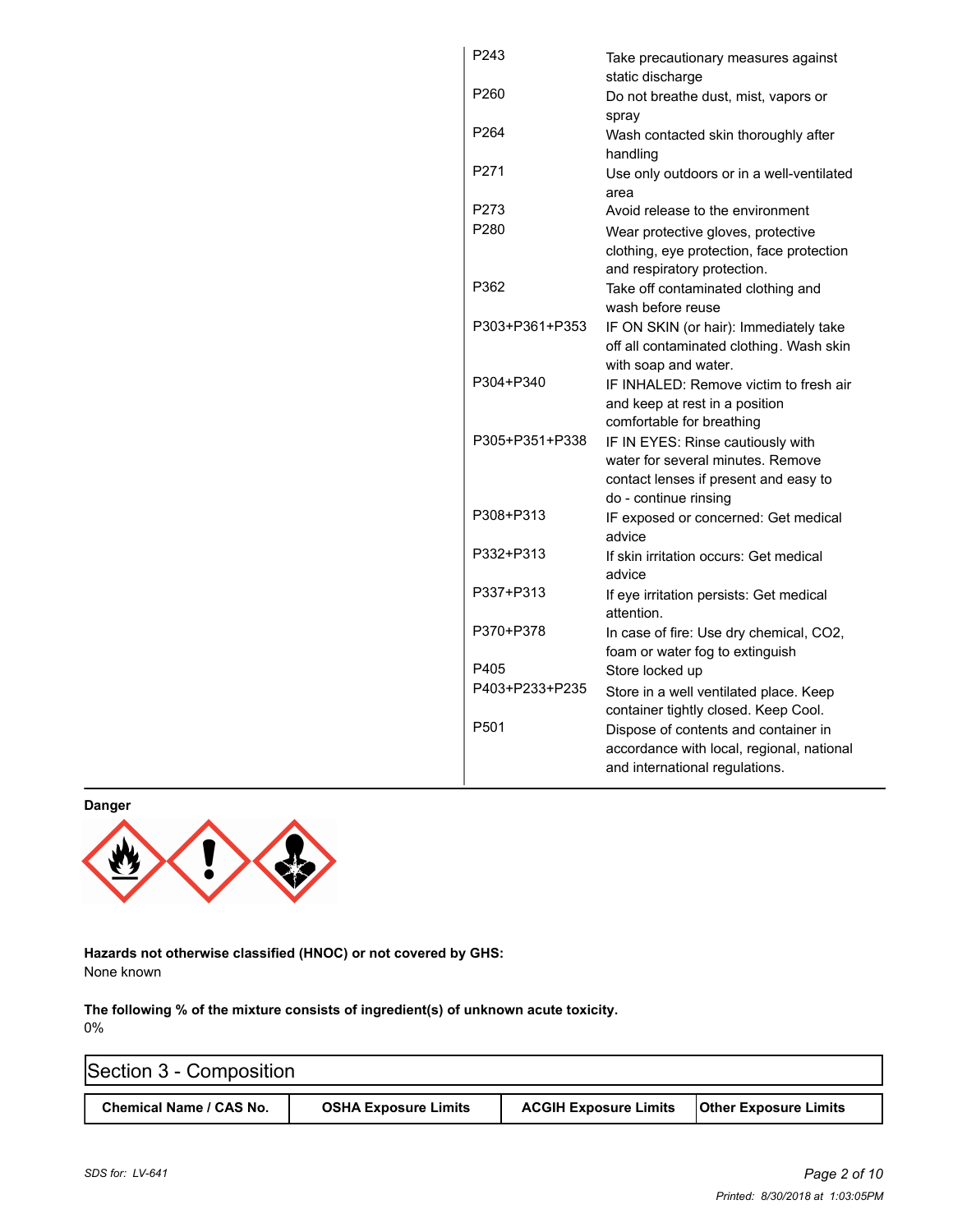| Chlorobenzotrifluoride<br>l98-56-6<br>40 to 50%                     | Not Established                 | Not Established             |                                                                         |
|---------------------------------------------------------------------|---------------------------------|-----------------------------|-------------------------------------------------------------------------|
| Acetone<br>67-64-1<br>20 to 30%                                     | 1000 ppm TWA; 2400<br>mg/m3 TWA | 750 ppm STEL<br>500 ppm TWA | NIOSH: 250 ppm TWA;<br>590 mg/m3 TWA                                    |
| Propylene glycol<br>monomethyl ether acetate<br>108-65-6<br>1 to 5% | TWA 200 ppm                     | TWA 50ppm                   |                                                                         |
| Toluene<br>108-88-3<br>1 to 5%                                      | 200 ppm TWA                     | 20 ppm TWA                  | NIOSH: 100 ppm TWA;<br>375 mg/m3 TWA<br>150 ppm STEL; 560<br>mg/m3 STEL |

### Section 4 - First Aid Measures

**INHALATION:** If Inhaled: Remove person to fresh air and keep comfortable for breathing. If breathing difficulty persists, seek medical attention.

**EYE CONTACT:** Rinse continuously with water for several minutes. Remove contact lenses, if present and easy to do. Continue rinsing for a minimum of 15 minutes while holding eye lids open. If eye irritation persist: seek medical attention.

**SKIN CONTACT:** Take off all contaminated clothing immediately. Wash exposed area thoroughly with soap and water. Seek medical attention if irritation persists. Do NOT use solvents or thinners to wash off.

**INGESTION:** If swallowed, seek medical attention immediately and have product container or label at hand. DO NOT INDUCE VOMITING unless directed to do so by a physician or poison control center. Never give anything by mouth to an unconscious person.

#### **Most important symptoms and effects, both acute and delayed:**

**Eye contact:** Causes serious eye irritation.

**Inhalation:** Can cause central nervous system (CNS) depression. May cause drowsiness and

dizziness. May cause respiratory irritation. Exposure to decomposition products may cause a health hazard. Serious effects may be delayed following exposure.

**Skin contact:** Causes skin irritation.

**Ingestion:** Can cause central nervous system (CNS) depression. May be fatal if swallowed and enters airways. Irritating to mouth, throat and stomach.

#### **Over-exposure signs/symptoms:**

**Eye contact:** Adverse symptoms may include the following:

Pain or irritation, watering, redness

**Inhalation:** Adverse symptoms may include the following:

Respiratory tract irritation, coughing, nausea or vomiting, headache, drowsiness/fatigue, dizziness/vertigo,

unconsciousness.

**Skin contact:** Adverse symptoms may include the following:

Irritation,redness.

**Ingestion:** Adverse symptoms may include the following:

Nausea or vomiting.

#### **Indication of any immediate medical attention and special treatment needed.**

Seek professional medical attention for all over-exposures and/or persistent problems. In case of inhalation of decomposition products in a fire, symptoms may be delayed. The exposed person may need to be kept under medical surveillance for 48 hours. **Specific treatments:** No specific treatment.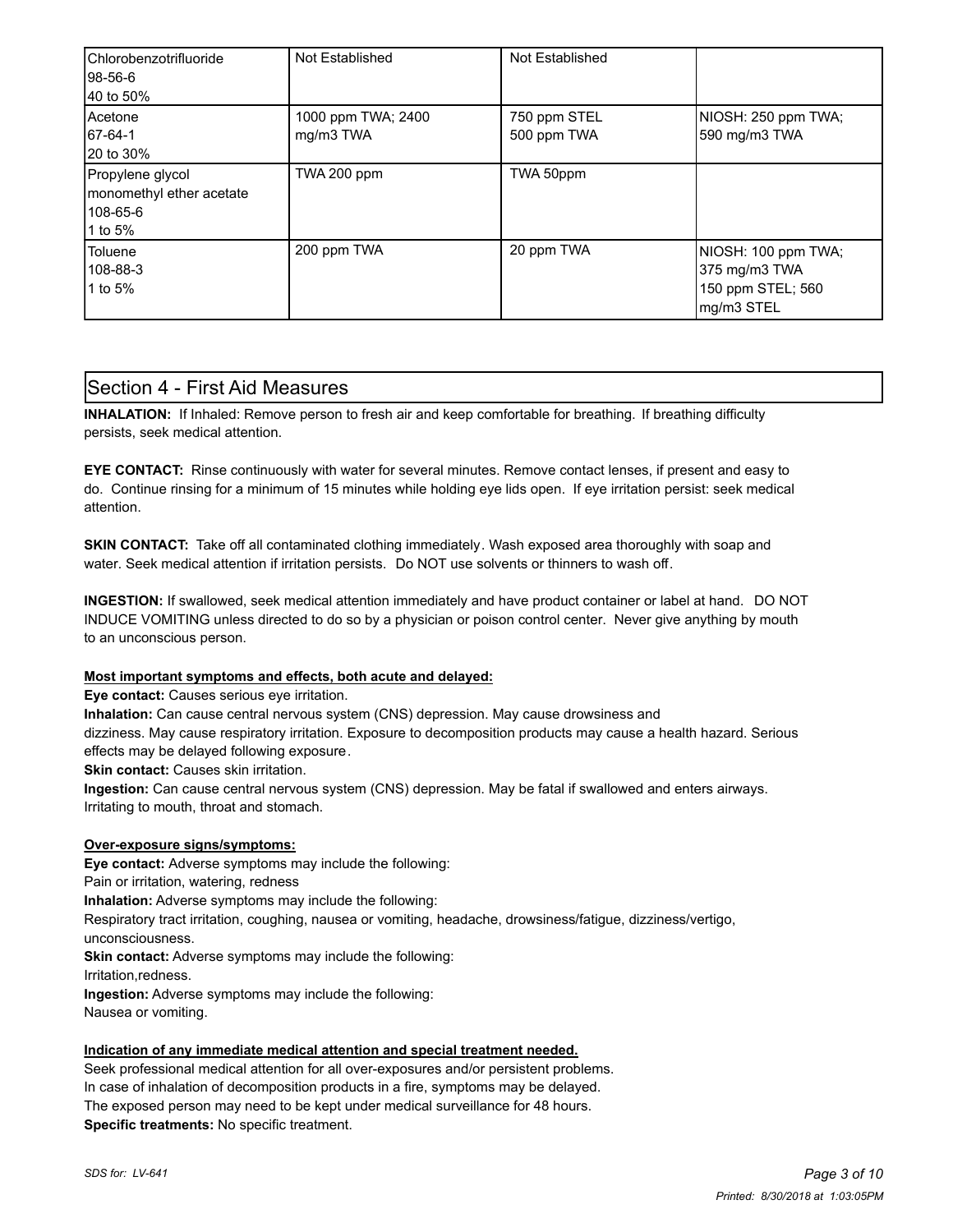**Protection of first-aiders:** No action shall be taken involving any personal risk or without suitable training. If it is suspected that fumes are still present, the rescuer should wear an appropriate mask or self-contained breathing apparatus. It may be dangerous to the person providing aid to give mouth-to-mouth resuscitation

### Section 5 - Fire Fighting Measures

LEL: 0.9 % UEL: 12.8 %

**Extinguishing Media:** Dry Chemical, Foam, CO2 or water fog.

**Unsuitable Extinguishing Media:** High volume water jets

**Unusual Fire and Explosion Hazards:** Vapors can travel to a source of ignition and flash back. Closed containers may explode when exposed to extreme heat. Hazards apply to empty containers. Combustion generates toxic fumes.

**Hazardous Combustion Products:** oxides of carbon, oxides of nitrogen, formaldehyde, toxic fume

**Special Firefighting Procedures:** Highly toxic fumes may be generated by thermal decomposition. Water runoff from firefighting can cause environmental damage. Dike and collect water used to fight fire.

**Fire Equipment:** Full fire fighter equipment including SCBA should be worn to avoid skin contact and inhalation of concentrated vapors. Minimize skin exposure.

### Section 6 - Accidental Release Measures

#### **Personal precautions, protective equipment and emergency procedures:**

Use personal protective equipment. Avoid breathing vapors and mist. Ensure adequate ventilation. Eliminate all sources of ignition. Evacuate pesonnel to safe areas. Beware of vapors accumulation to form explosive concentrations. Vapors can accumulate in low areas.

For personal protection see section 8.

#### **Environmental precautions:**

Prevent further leakage or spillage if safe to do so. Do not let product enter drains.

#### **Methods and materials for containment and cleaning up:**

**Small Spills:** Stop leak if without risk. Move containers from spill area. Use spark-proof tools and explosion-proof equipment. Absorb with an inert dry material and place in an appropriate waste disposal container . Dispose of via a licensed waste disposal contractor.

**Large Spills:** Stop leak if without risk. Move containers from spill area. Use spark-proof tools and explosion-proof equipment. Approach release from upwind. Prevent entry into sewers, water courses, basements or confined areas. Contain and collect spillage with non-combustible,

absorbent material e.g. sand, earth, vermiculite or diatomaceous earth and place in container for disposal according to local regulations. Dispose of via a licensed waste disposal contractor. Contaminated absorbent material may pose the same hazard as the spilled product.

# Section 7 - Handling & Storage

**Safe Handling Measures:** Avoid contact with skin and eyes. Avoid inhalation of vapor or mist. Ground and bond container and receiving equipment. Use non-sparking tools and explosion proof equipment when handling this material. Keep away from sources of ignition - No Smoking. Use in cool, well-ventilated areas. Keep containers closed when not in use. Take measures to prevent the build up of electrostatic charge. Follow all SDS and label precautions even after container is emptied because they may retain product residues. For precautions see section 2.

**General Occupational Hygiene:** Eating, drinking and smoking should be prohibited in areas where this material is handled, stored and processed. Workers should wash hands and face before eating, drinking and smoking . Remove contaminated clothing and protective equipment before entering eating areas. See also Section 8 for additional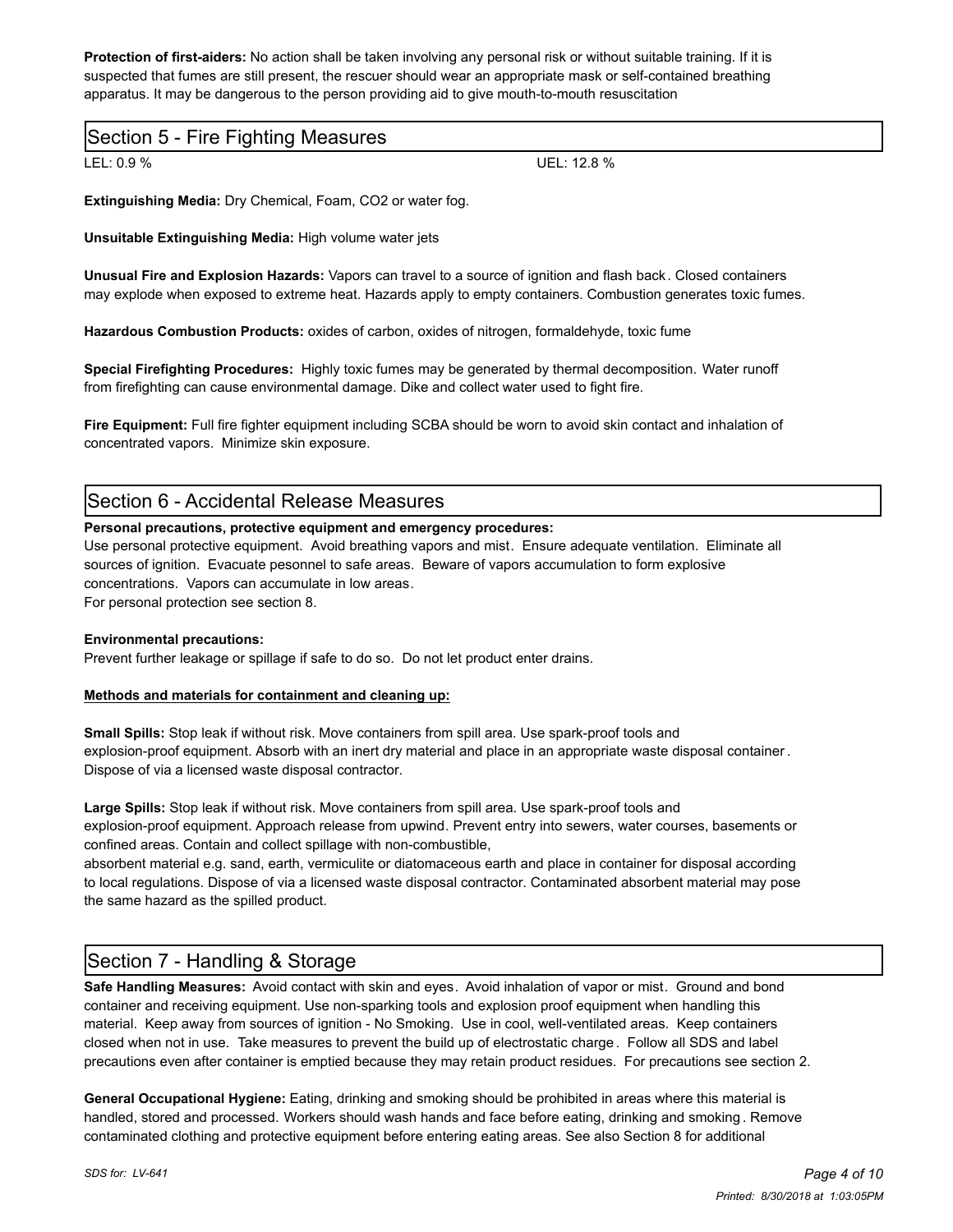information on hygiene measures.

**Storage Requirements:** Keep container tightly closed. Keep away from heat, sparks, open flames and hot surfaces-No Smoking. Store in a cool, dry and well-ventilated place. Do not reuse container when empty.

| Section 8 - Exposure Controls/Personal Protection        |                                 |                              |                                                                         |  |  |
|----------------------------------------------------------|---------------------------------|------------------------------|-------------------------------------------------------------------------|--|--|
| <b>Chemical Name / CAS No.</b>                           | <b>OSHA Exposure Limits</b>     | <b>ACGIH Exposure Limits</b> | <b>Other Exposure Limits</b>                                            |  |  |
| Chlorobenzotrifluoride<br>98-56-6                        | Not Established                 | <b>Not Established</b>       |                                                                         |  |  |
| Acetone<br>67-64-1                                       | 1000 ppm TWA; 2400<br>mg/m3 TWA | 750 ppm STEL<br>500 ppm TWA  | NIOSH: 250 ppm TWA;<br>590 mg/m3 TWA                                    |  |  |
| Propylene glycol<br>monomethyl ether acetate<br>108-65-6 | TWA 200 ppm                     | TWA 50ppm                    |                                                                         |  |  |
| Toluene<br>108-88-3                                      | 200 ppm TWA                     | 20 ppm TWA                   | NIOSH: 100 ppm TWA;<br>375 mg/m3 TWA<br>150 ppm STEL; 560<br>mg/m3 STEL |  |  |

**Engineering Controls:** Ground and bond container and reciving equipment. Use explosion proof electrical, ventilation, lighting and motorized equipment. Use non-sparking tools. Ensure adequate ventilation.

**Ventilation:** General mechanical ventilation or local exhaust should be utilized to keep vapor concentrations below exposure limits (PEL & TLV). Ventilation equipment must be explosion proof.

**Safe Work Practices:** Eye washes and safety showers in the workplace are recommended. Avoid contact with skin and eyes. Avoid breathing vapors. Wash hands thoroughly after using and before eating, drinking or smoking . Employee education and training in the safe use and handling of this product is required under the OSHA Hazard Communication Standard 29CFR1200. Smoking in area where this material is used should be strictly prohibited. Always use protective clothing and equipment. Remove all contaminated clothing and wash thoroughly when finished working. Keep food and drink away from material and from area where material is being used. Spraying of material can cause and oxygen dificient environment. Use proper ventilation to remove vapors, mist and fumes combined with NIOSH approved respirator.

**Respiratory Protection:** When working with this material use a MSHA/NIOSH approved cartridge respirator or suitable respiratory protection to keep airborne mists and vapor concentrations below the PEL & TLV limits . When using in poorly ventilated and confined spaces, use a fresh-air supplying respirator or a self-contained breathing apparatus.

**Eye/Face Protection:** Use safety glasses with chemical splash goggles or faceshield.

**Skin Protection:** Use chemical resistant gloves.

**Body Protection:** Impervious clothing, flame retardant antistatic protective clothing. The type of protective equipment must be selected according to the concentration and amount of the dangerous substance at the specific workplace. **Contaminated Gear/Hygiene Practices:** Remove all contaminated clothing and wash thoroughly when finished working. Wash contaminated clothing before reusing. Ensure that eyewash stations and safety showers are close to the workstation location. Keep food and drink away from materials and from area where material is being used or stored.

# Section 9 - Physical & Chemical Properties

This mixture typically exhibits the following properties under normal circumstances:

| <b>Appearance Clear</b>      | <b>Physical State Liquid</b>             |
|------------------------------|------------------------------------------|
| <b>Odor</b> Organic Solvent  | <b>Odor threshold:</b> No data available |
| <b>pH:</b> No data available | <b>Melting point:</b> No data available  |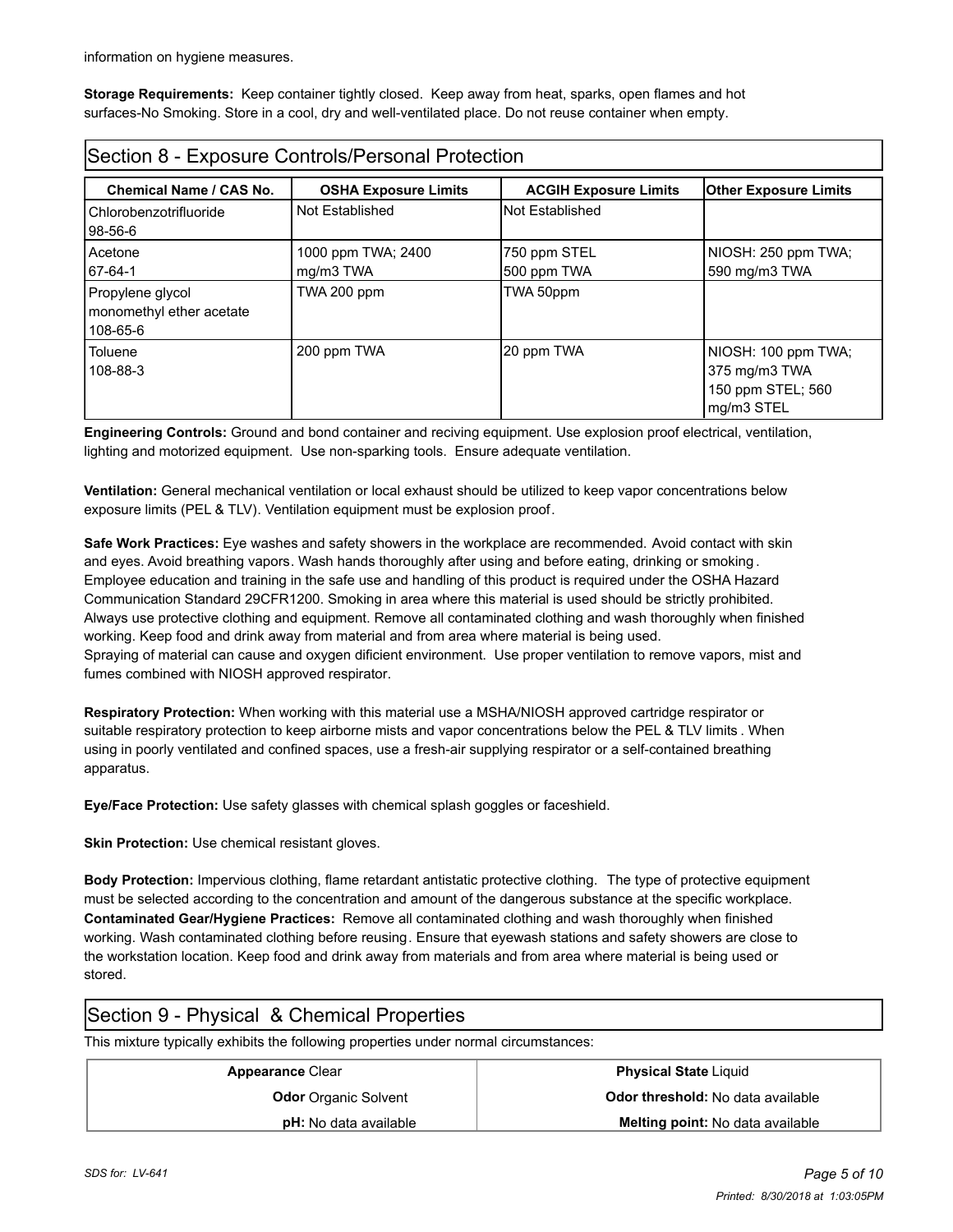**Freezing point:** No data available **Boiling range:** 56°C **Vapor Pressure:** 78.3 mmHg **Vapor Density:** 4.2 **Partition coefficient (n-** No data available **octanol/water): Decomposition temperature:** No data available **Viscosity:** No data available **Regulatory Coating VOC g/L 224 <b>Regulatory Coating VOC** 1.87 **Actual Coating VOC g/L 81 Actual Coating VOC lb/Gal** 0.68 **Weight Percent Volatile 71.33 <b>Specific Gravity (SG)** 1.078

**Flash point:** -4 F,-20 C **Evaporation rate:** No data available **Flammability:** No data available **Explosive Limits:** 1% - 13% **Density (Lb / Gal)** 8.99 **Solubility:** No data available **Autoignition temperature:** 315°C **lb/gal % Weight VOC** 7.54 **% Weight Water** 0.0 **% Wt Exempt VOC** 63.80 **% Vol Exempt VOC** 63.81

### Section 10 - Stability and Reactivity

**Reactivity:** No data available

**Stability:** Stable under recommended storage conditions.

**Possibility of hazardous reactions:** Vapors may form explosive mixture with air. Hazardous polymerization will not occur.

**Conditions to avoid:** Heat, flame and sparks. Extreme temperature and direct sunlight.

**Incompatible with:** Strong acids, strong bases, oxidizers and oxidizing agents

#### **Hazardous products produced under decomposition:**

Oxides of carbon

### Section 11 - Toxicological Information

#### **Mixture Toxicity**

Inhalation Toxicity: 54mg/L

#### **Component Toxicity**

| $98 - 56 - 6$ | Chlorobenzotrifluoride                                                |  |  |
|---------------|-----------------------------------------------------------------------|--|--|
|               | Oral: 13 g/kg (Rat) Dermal: 3 g/kg (Rabbit) Inhalation: 33 mg/L (Rat) |  |  |
| 108-65-6      | Propylene glycol monomethyl ether acetate<br>Dermal: 5 g/kg (Rabbit)  |  |  |
| 108-88-3      | Toluene<br>Oral: 2,600 mg/kg (Rat) Inhalation: 13 mg/L (Rat)          |  |  |

This mixture has not been tested for toxicological effects.

#### **Acute Effects:**

INHALATION - Dizziness, breathing difficulty, headaches, & loss of coordination. EYE CONTACT - Moderate irritation, tearing, redness, and blurred vision. SKIN CONTACT - Moderate irritant. Can dry and defat skin causing cracks, irritation, and dermatitis. INGESTION - Can cause gastrointestinal irritation, vomiting, nausea, & diarrhea.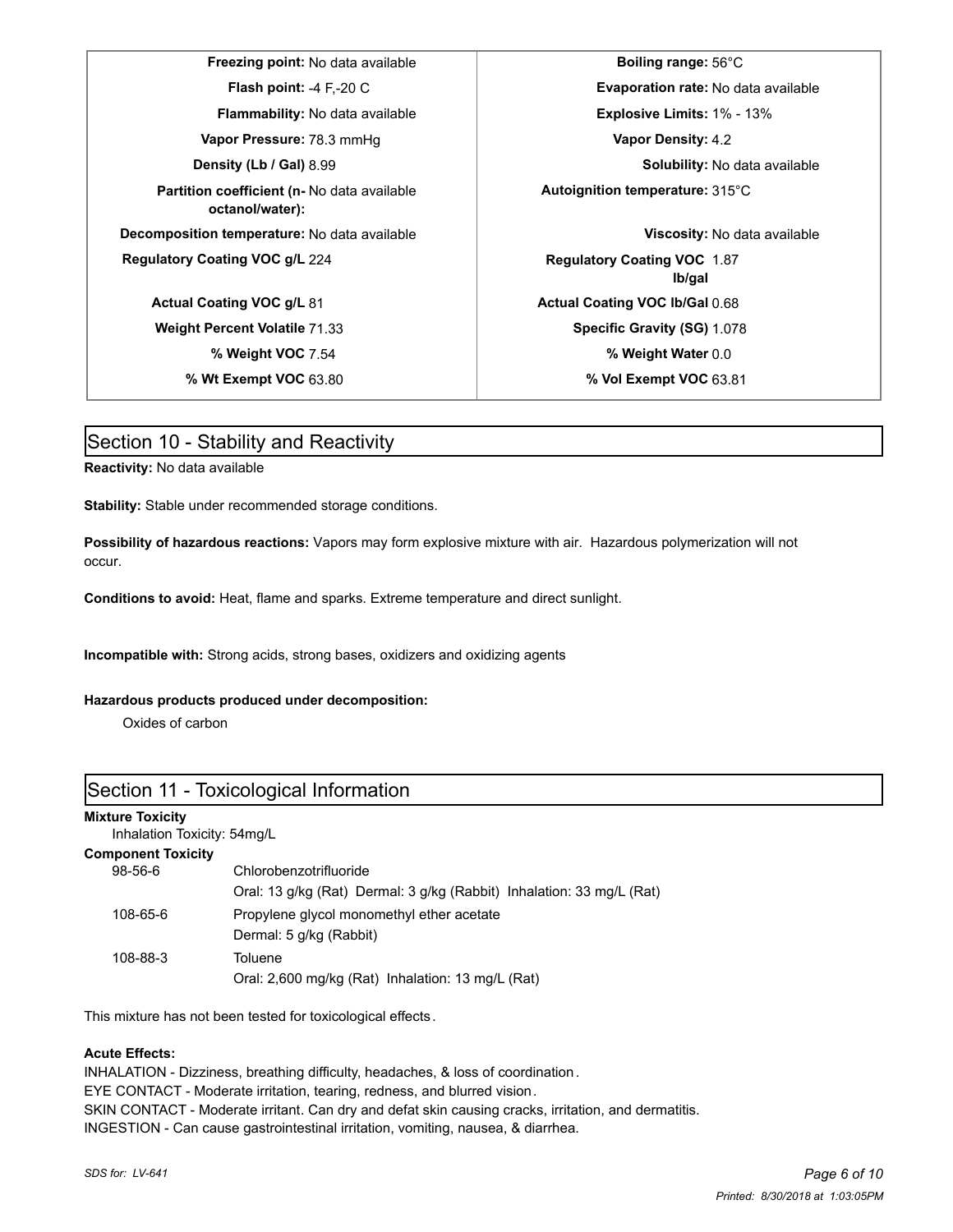#### **Chronic Effects:**

May affect liver, kidney and central nervous system with repeated exposure . Prolonged or repeated exposure may cause lung injury.

| $30400$ $10119$ $11101$<br><b>Routes of Entry</b> |         |                     |             |                        |      |                           |
|---------------------------------------------------|---------|---------------------|-------------|------------------------|------|---------------------------|
| <b>Inhalation</b>                                 |         | <b>Skin Contact</b> | Eye Contact | Ingestion              |      |                           |
| <b>Target Organs</b>                              |         |                     |             |                        |      |                           |
| Eves                                              | Kidnevs | ∟iver               | Lungs       | Central Nervous System | Skin | <b>Respiratory System</b> |

#### **Effects of Overexposure**

| Short Term Exposure | Contact can irritate the skin. Exposure can irritate the eyes and respiratory tract.<br>Exposure to high concentrations can cause dizziness, lightheadedness, and<br>unconsciousness. Irritates the eyes and respiratory tract. Causes central nervous<br>system depression. High levels of exposure may cause fatigue, weakness, confusion,<br>euphoria, dizziness, headache; dilated pupils, lacrimation (discharge of tears);<br>nervousness, muscle fatigue, insomnia; paresthesia; cardiac dysrhythmia,<br>unconsciousness and death may occur. Inhalation: 100 ppm exposure can cause<br>dizziness, drowsiness and hallucinations. 100 - 200 ppm can cause depression, 200 -<br>500 ppm can cause headaches, nausea, loss of appetite, loss of energy, loss of<br>coordination and coma. In addition to the above, death has resulted from exposure to<br>10,000 ppm for an unknown time. Skin: Can cause dryness and irritation. Absorption<br>may cause or increase the severity of symptoms listed above. Eyes: Can cause<br>irritation at 300 ppm. Ingestion: Can cause a burning sensation in the mouth and<br>stomach, upper abdominal pain, cough, hoarseness, headache, nausea, loss of<br>appetite, loss of energy, loss of coordination and coma. Causes local irritation to skin,<br>eyes and mucous membranes. May cause irritation by any route of exposure. The<br>LD50 rat is 13 gm/kg (13,000 mg/kg) (insignificantly toxic). |
|---------------------|-----------------------------------------------------------------------------------------------------------------------------------------------------------------------------------------------------------------------------------------------------------------------------------------------------------------------------------------------------------------------------------------------------------------------------------------------------------------------------------------------------------------------------------------------------------------------------------------------------------------------------------------------------------------------------------------------------------------------------------------------------------------------------------------------------------------------------------------------------------------------------------------------------------------------------------------------------------------------------------------------------------------------------------------------------------------------------------------------------------------------------------------------------------------------------------------------------------------------------------------------------------------------------------------------------------------------------------------------------------------------------------------------------------------------------------------------------|
| Long Term Exposure  | Repeated skin exposure can cause dryness and skin cracking. This chemical has not<br>been adequately evaluated to determine whether brain or nerve damage could occur<br>with repeated exposure. However, many solvents and other petroleum-based<br>chemicals have been shown to cause such damage. Effects may include reduced<br>memory and concentration, personality changes (withdrawal, irritability), and fatigue,<br>sleep disturbances, reduced coordination, and/or effects on the nerves to the arms and<br>legs (weakness, "pins and needles"). Repeated or prolonged contact with skin may<br>cause dermatitis; drying, cracking, itching, and skin rash. May cause liver, kidney,<br>and brain damage; decreased learning ability, psychological disorders. Levels below<br>200 ppm may produce headache, tiredness and nausea. From 200 - 750 ppm<br>symptoms may include insomnia, irritability, dizziness, some loss of memory, cause<br>heart palpitations and loss of coordination. Blood effects and anemia have been<br>reported but are probably due to contamination by benzene. There is evidence that this<br>chemical is a mutagen.                                                                                                                                                                                                                                                                                      |

The following chemicals comprise of at least 0.1% of this mixture and are listed and/or classified as carcinogens or potential carcinogens by the NTP, IARC, OSHA (mandatory listing) or ACGIH (optional listing).

| <b>CAS Number</b> | Description                         | % Weight          | Carcinogen Rating |  |
|-------------------|-------------------------------------|-------------------|-------------------|--|
| None              |                                     | No Data Available |                   |  |
|                   | Section 12 - Ecological Information |                   |                   |  |

# This material has not been tested for ecological effects.

**Persistence and degradability:** No data available

#### **Bioaccumulative potential:** No data available

**Mobility in soil:** No data available

**Other adverse effects:** Contains photochemically reactive solvent.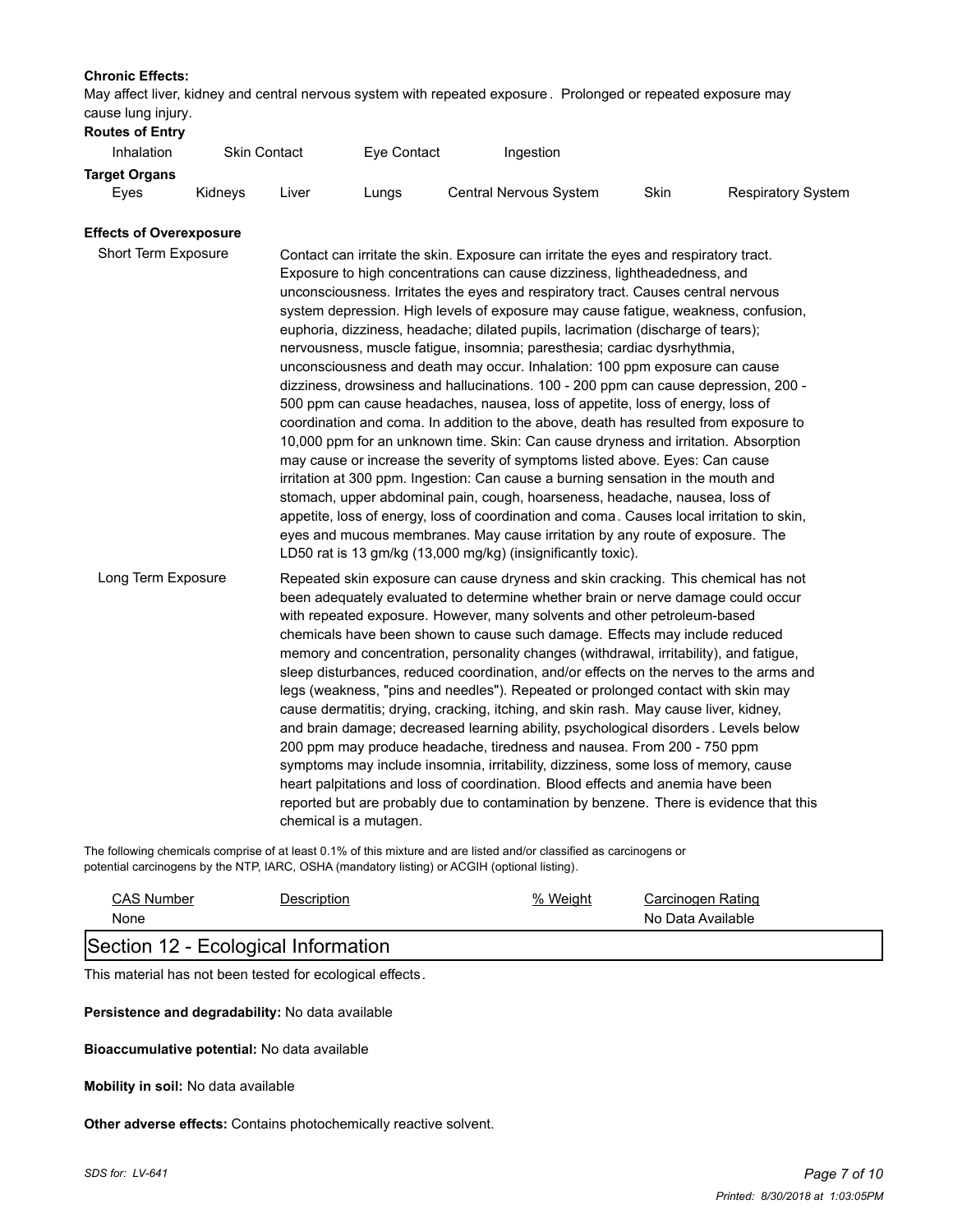| <b>Component Ecotoxicity</b><br>Chlorobenzotrifluoride | 48 Hr EC50 Daphnia magna: 3.68 mg/L                                                                                                                                                                                                                                                                                                                                                                                                                                                                                                                                                                                                                                                                                                                                                                |
|--------------------------------------------------------|----------------------------------------------------------------------------------------------------------------------------------------------------------------------------------------------------------------------------------------------------------------------------------------------------------------------------------------------------------------------------------------------------------------------------------------------------------------------------------------------------------------------------------------------------------------------------------------------------------------------------------------------------------------------------------------------------------------------------------------------------------------------------------------------------|
| Acetone                                                | 96 Hr LC50 Oncorhynchus mykiss: 4.74 - 6.33 mL/L; 96 Hr LC50 Pimephales<br>promelas: 6210 - 8120 mg/L [static]; 96 Hr LC50 Lepomis macrochirus: 8300<br>mg/L<br>48 Hr EC50 Daphnia magna: 10294 - 17704 mg/L [Static]; 48 Hr EC50 Daphnia<br>magna: 12600 - 12700 mg/L                                                                                                                                                                                                                                                                                                                                                                                                                                                                                                                             |
| Propylene glycol monomethyl<br>ether acetate           | 96 Hr LC50 Pimephales promelas: 161 mg/L [static]<br>48 Hr EC50 Daphnia magna: >500 mg/L                                                                                                                                                                                                                                                                                                                                                                                                                                                                                                                                                                                                                                                                                                           |
| Toluene                                                | 96 Hr LC50 Pimephales promelas: 15.22 - 19.05 mg/L [flow-through] (1 day old);<br>96 Hr LC50 Pimephales promelas: 12.6 mg/L [static]; 96 Hr LC50 Oncorhynchus<br>mykiss: 5.89 - 7.81 mg/L [flow-through]; 96 Hr LC50 Oncorhynchus mykiss: 14.1<br>- 17.16 mg/L [static]; 96 Hr LC50 Oncorhynchus mykiss: 5.8 mg/L [semi-static];<br>96 Hr LC50 Lepomis macrochirus: 11.0 - 15.0 mg/L [static]; 96 Hr LC50 Oryzias<br>latipes: 54 mg/L [static]; 96 Hr LC50 Poecilia reticulata: 28.2 mg/L [semi-static];<br>96 Hr LC50 Poecilia reticulata: 50.87 - 70.34 mg/L [static]<br>48 Hr EC50 Daphnia magna: 5.46 - 9.83 mg/L [Static]; 48 Hr EC50 Daphnia<br>magna: 11.5 mg/L<br>96 Hr EC50 Pseudokirchneriella subcapitata: >433 mg/L; 72 Hr EC50<br>Pseudokirchneriella subcapitata: 12.5 mg/L [static] |

# Section 13 - Disposal Considerations

Product and container should be disposed of in accordance with all local, regional, national and international regulations. Contact a licensed professional waste disposal service to dispose of this material. Subject to hazardous waste generation, treatment, storage and disposal rules under RCRA, 40CFR261.

# Section 14 - Transportation Information

The following transportation information is provided based on Transtar Autobody Technologies interpretation of shipping regulations. Each shipper is responsible for identifying, naming, marking and labeling prior to offering for transport .

| Agency       | <b>Proper Shipping Name</b>                                                                     | <b>UN Number</b> | <b>Packing Group</b> | <b>Hazard Class</b> |  |
|--------------|-------------------------------------------------------------------------------------------------|------------------|----------------------|---------------------|--|
| iata         | Paint                                                                                           | UN1263           |                      |                     |  |
| <b>IMDG</b>  | Paint                                                                                           | UN1263           |                      |                     |  |
| <b>USDOT</b> | Paint                                                                                           | UN1263           |                      |                     |  |
|              | Earlinger packagings not exceeding $F_1$ angle packaged in a strong outer how. Limited Quantity |                  |                      |                     |  |

For inner packagings not exceeding 5L each packaged in a strong outer box: Limited Quantity

### Section 15 - Regulatory Information

The information listed in this section is not all inclusive of all regulations for this product or the chemical components of this product.

**Australia-AICS:** The following chemicals are listed:

108-88-3 Toluene 1 to 5 %

108-65-6 Propylene glycol monomethyl ether acetate 1 to 5 %

67-64-1 Acetone 20 to 30 %

98-56-6 Chlorobenzotrifluoride 40 to 50 %

**China-SEPA (IECSC):** The following chemicals are listed :

108-88-3 Toluene 1 to 5 %

108-65-6 Propylene glycol monomethyl ether acetate 1 to 5 %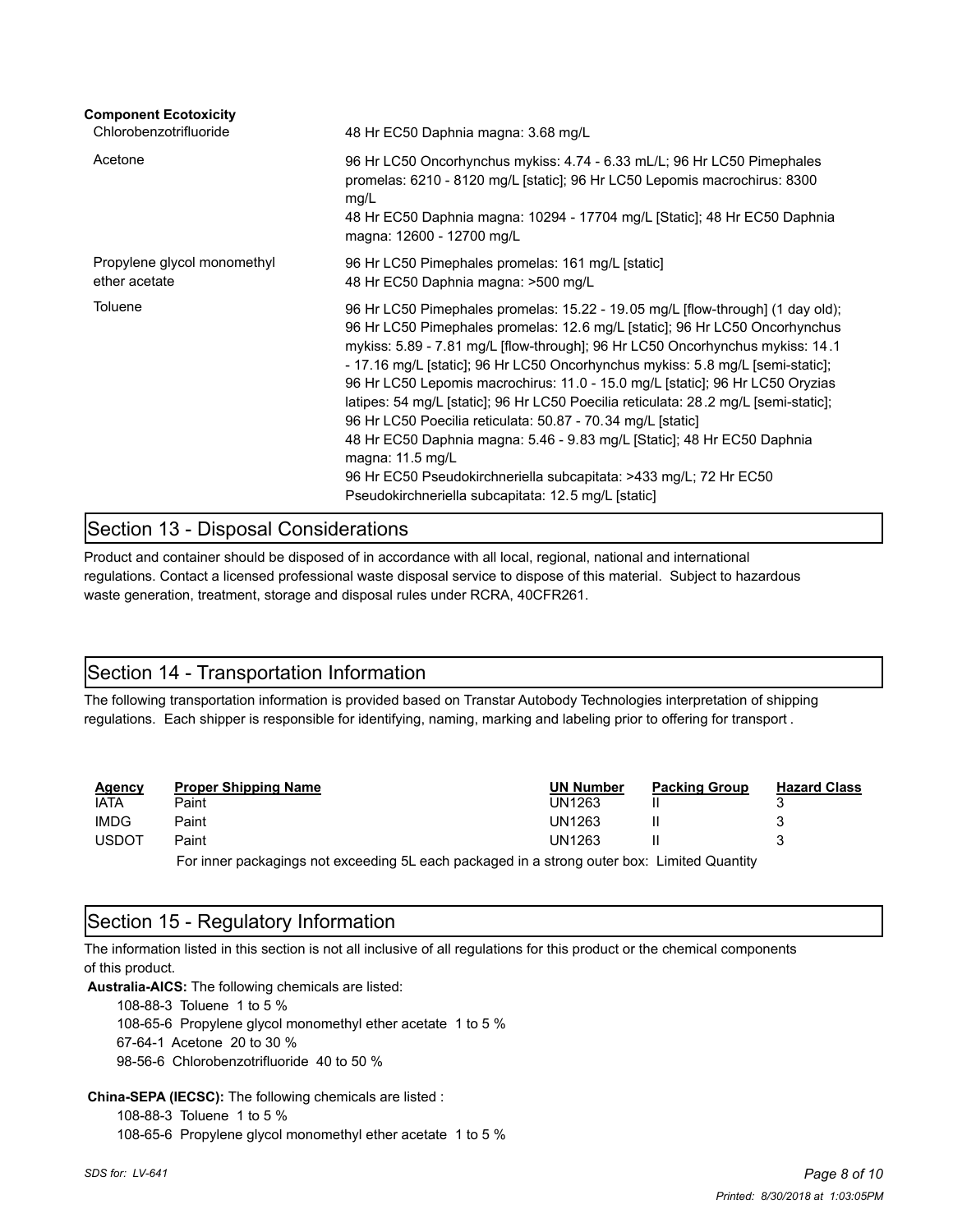67-64-1 Acetone 20 to 30 % 98-56-6 Chlorobenzotrifluoride 40 to 50 %

**DSL Status:** The following chemicals are listed on the DSL Inventory.

108-88-3 Toluene 1 to 5 % 108-65-6 Propylene glycol monomethyl ether acetate 1 to 5 % 67-64-1 Acetone 20 to 30 % 98-56-6 Chlorobenzotrifluoride 40 to 50 %

**HAPS:** This formulation contains the following HAPS: 108-88-3 Toluene 1 to 5 %

#### **NDSL Status**

- None

**NJ RTK:** The following chemicals are listed under New Jersey RTK 108-88-3 Toluene 1 to 5 % 67-64-1 Acetone 20 to 30 %

### **California Proposition 65**

**WARNING:** This product can expose you to chemicals including 100-42-5 Styrene 100 PPM 108-88-3 Toluene 1 to 5 % , which is[are] known to the State of California to cause birth defects or other reproductive harm. For more information go to www.P65Warnings.ca.gov.

#### **California Proposition 65**

**WARNING:** This product can expose you to chemicals including

100-41-4 Ethylbenzene 900 to 1000 PPM

98-56-6 Chlorobenzotrifluoride 40 to 50%

which is[are] known to the State of California to cause cancer. For more information go to www.P65Warnings.ca.gov.

**PA RTK:** The following chemicals are listed under Pennsylvania RTK: 108-88-3 Toluene 1 to 5 %

67-64-1 Acetone 20 to 30 %

**SARA 312:** This Product contains the following chemcials subject to the reporting requirements of SARA 312: 108-88-3 Toluene 1 to 5 %

**SARA 313:** This Product contains the following chemcials subject to the reporting requirements of SARA 313: 100-42-5 Styrene 100 PPM 108-88-3 Toluene 1 to 5 %

**TSCA:** The following are not listed under TSCA:

- None

### Section 16 - Other Information

Note: HMIS Ratings involve data and interpretings that can vary from company to company. They are intended only for rapid, general identification of the magnitude of the specific hazard. To deal adequately with the safe handling of this material, all the information contained in this SDS must be considered.